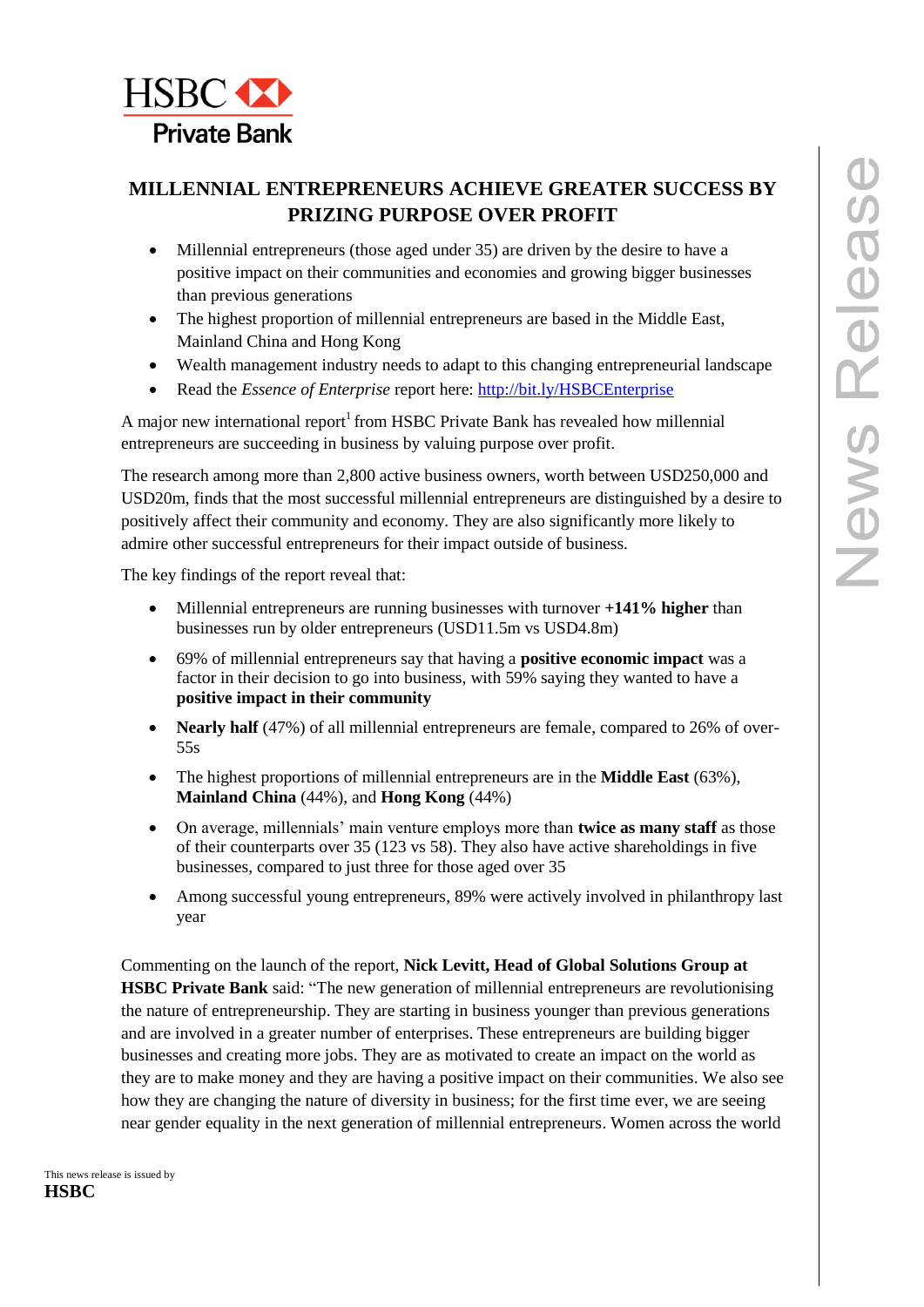are launching and operating new enterprises at an ever faster pace. This emergence reflects how women are forging ahead and succeeding in business.

"In the same way millennial entrepreneurs take a very hands-on approach to business, this is also reflected in their wealth management and philanthropy. The wealth management industry will need to shift its mind-set to a more entrepreneurial one, and adapt to serve the corporate as well as the personal needs of business-owning clients."

# *Giving back strategically*

The blurring of the lines between social and business objectives extends to philanthropic activities. The large majority (79%) of millennial entrepreneurs are actively involved in philanthropic activities and this number rises to 89% among the most successful young entrepreneurs<sup>2</sup>, which is higher than other age groups.

In addition, they are keen to apply their expertise from the business world to generate maximum impact. Half (50%) of millennial entrepreneurs say that there is a clear strategy behind their giving and 44% say that their giving reflects social and cultural, rather than personal values. The most successful young entrepreneurs are also significantly more likely to give through investments with clearly defined social impact objectives.

# *Raising the next generation of business owners*

Two-thirds (67%) of millennial entrepreneurs come from a business-owning family demonstrating the importance that this background can play in early business success. And among the most successful entrepreneurs, the proportion is even higher (80%).

The report shows how this heritage in business lends itself to the entrepreneurial mind-set earlier in life. When asked about the point at which they started to see themselves as entrepreneurs, 44% of millennial entrepreneurs with a family business background identified their formal education or said they had always thought of themselves as an entrepreneur, compared to 33% of those without this background.

On the influence of a family business background, Nick Levitt said: "Clearly, an individual's upbringing can have a significant impact on the entrepreneur they eventually become. The practical support and connections provided within a business-owning family can be invaluable in growing larger enterprises. Yet, the report also shows how this background also nurtures a distinctive mind-set in the way that entrepreneurs perceive themselves and the way they conduct business."

Commenting on the *Essence of Enterprise* campaign, Peter Boyles, Chief Executive of Global Private Banking adds: "HSBC Private Bank's vision is to build on HSBC's commercial banking heritage and be the leading private bank for business owners and principals. Our strategic focus is centred on supporting the human ambition of entrepreneurs who build businesses, create jobs and give back to the communities in which they operate, both from a business and a personal perspective. I welcome this report which takes us an important step forward in understanding the motivations of entrepreneurs in different countries around the world."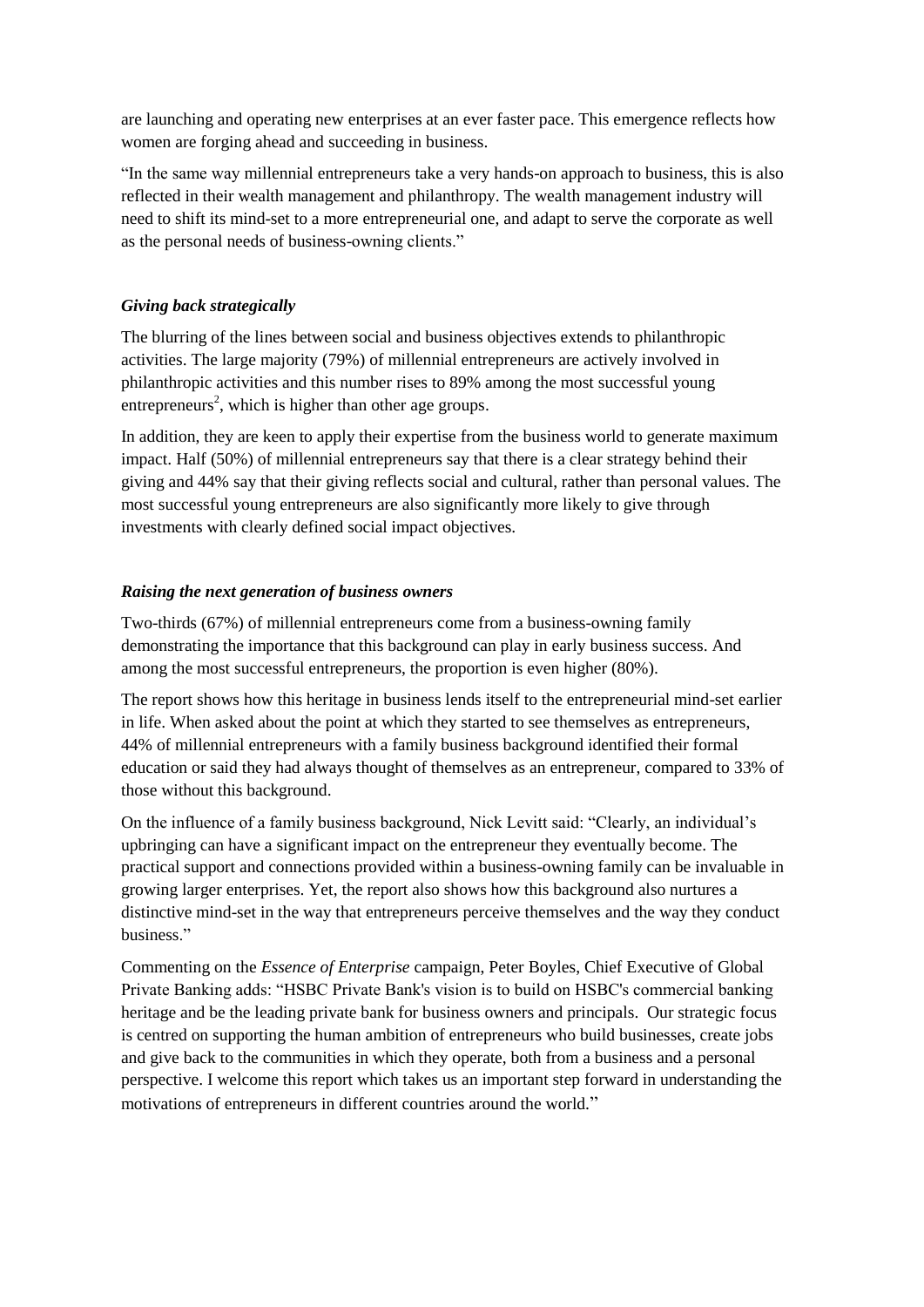To read the full *Essence of Enterprise* report and view the infographics visit: [http://bit.ly/HSBCEnterprise.](http://bit.ly/HSBCEnterprise)

- **ENDS -**

| Media enquiries to:                       |                                      |
|-------------------------------------------|--------------------------------------|
| <b>Matt Whitbread</b>                     | <b>Chris Thomas</b>                  |
| H+K Strategies                            | H+K Strategies                       |
| Phone: $+44(0)2074133515$                 | Phone: $+44(0)2074133184$            |
| Email: matthew.whitbread@hkstrategies.com | Email: chris.thomas@hkstrategies.com |

## **Notes to editors**

Follow @HSBC and the #HSBCEnterprise hashtag on Twitter for further updates on the Essence of Enterprise campaign

#### **About the research**

1. The research was conducted online between August and September 2015 by an independent market research agency. There were a total of 2,834 respondents. Throughout the press release, 'entrepreneurs refers' to people who have a) actively own or have derived their wealth principally from a business; and b) have a personal wealth of more than USD250,000. 'Millennials' refers to people under the age of 35 at the time of the survey. 'Successful' entrepreneurs have been defined as those with a business turnover of over USD6.5 million. The research covered Mainland China, Hong Kong, Singapore, UK, Germany, France, US and the United Arab Emirates and Saudi Arabia.

2. The reference "Successful young entrepreneurs" has been defined as those under the age of 35 who have a business turnover of over USD11.5m in the Essence of Enterprise report.

## **About HSBC Private Bank**

As part of the HSBC Group, one of the world's largest banking and financial services organisations, HSBC Private Bank seeks to be the leading international private bank for business owners and their families. It provides clients with wealth, business and family succession solutions in the largest and fastest growing markets around the world. HSBC Private Bank is the marketing name for the private banking business conducted by the principal private banking subsidiaries of the HSBC Group.

For more information, visit [www.hsbcprivatebank.com](file:///C:/Users/43754669/AppData/Local/Temp/notes11F67F/www.hsbcprivatebank.com)

## **About HSBC Holdings plc**

HSBC Holdings plc, the parent company of the HSBC Group, is headquartered in London. The Group serves customers worldwide from around 6,000 offices in 71 countries and territories in Europe, Asia, North and Latin America, and the Middle East and North Africa. With assets of